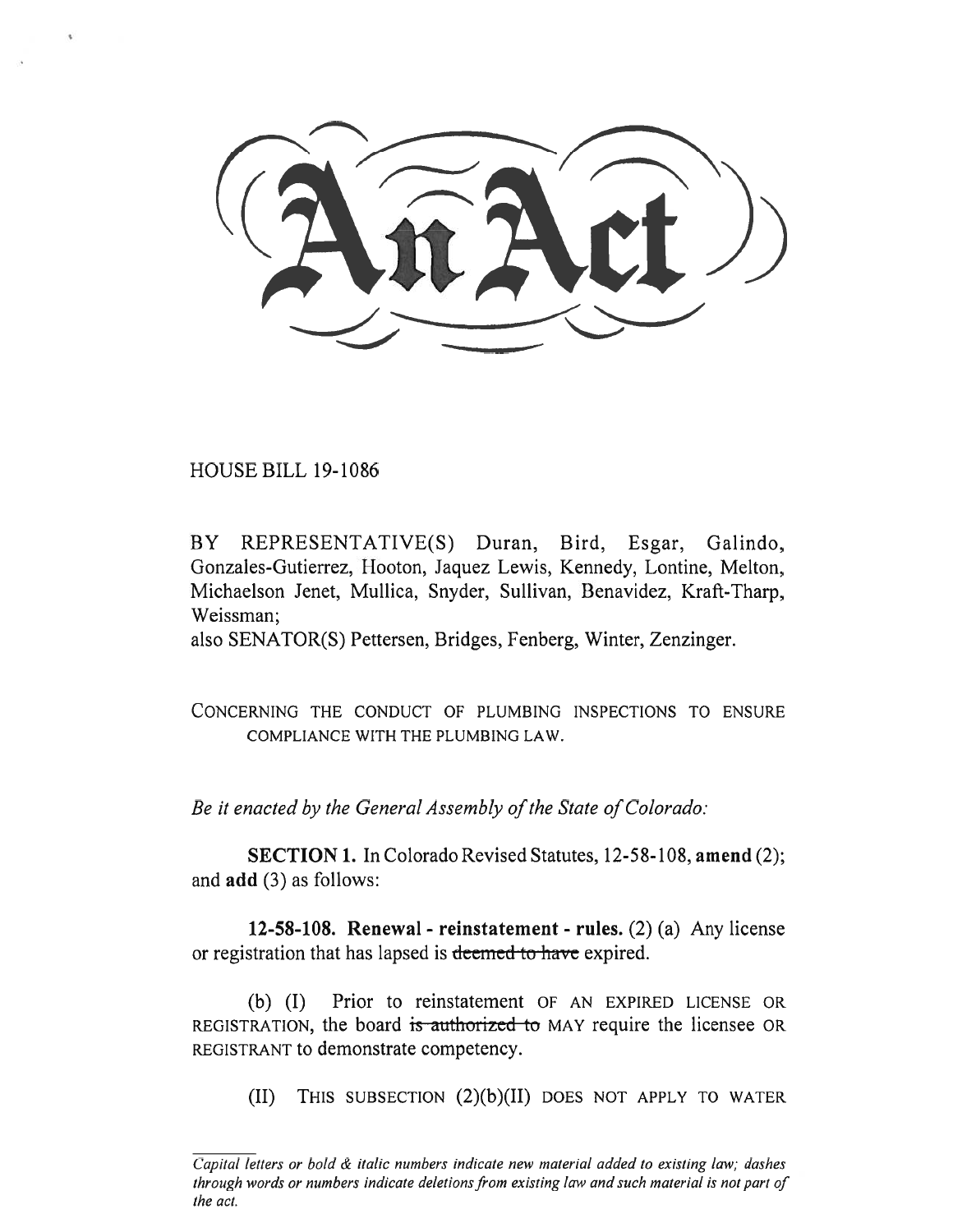CONDITIONING INSTALLERS AND WATER CONDITIONING PRINCIPALS. To REINSTATE A LICENSE OR REGISTRATION THAT HAS BEEN EXPIRED FOR TWO OR MORE YEARS, A PERSON MUST DEMONSTRATE COMPETENCY BY:

(A) PROVIDING VERIFICATION OF A LICENSE IN GOOD STANDING FROM ANOTHER STATE AND PROOF OF ACTIVE PRACTICE IN THAT STATE FOR THE YEAR PREVIOUS TO THE DATE OF RECEIPT OF THE REINSTATEMENT APPLICATION;

(B) SATISFACTORILY PASSING THE STATE PLUMBING EXAMINATION IN ACCORDANCE WITH SECTION 12-58-107; OR

(C) ANY OTHER MEANS APPROVED BY THE BOARD.

(III) To REINSTATE A LICENSE OR REGISTRATION THAT HAS BEEN EXPIRED FOR LESS THAN TWO YEARS, A PERSON MUST COMPLY WITH SUBSECTION (3)(a) OF THIS SECTION; EXCEPT THAT THIS SUBSECTION (2)(b)(III) DOES NOT APPLY TO WATER CONDITIONING INSTALLERS AND WATER CONDITIONING PRINCIPALS.

(c) Licenses and registrations shall be renewed or reinstated pursuant to ARE SUBJECT TO RENEWAL OR REINSTATEMENT IN ACCORDANCE WITH a schedule established by the director of the division of professions and occupations within the department of regulatory agencies and pursuant to section  $24-34-102$  (8).  $C.R.S.$  The director of the division of professions and occupations within the department of regulatory agencies may establish renewal fees and delinquency fees for reinstatement pursuant to section  $24-34-105. \text{ C.R.S.}$ 

(d) If a person fails to renew his or her license or registration pursuant to the schedule established by the director,  $of$  the division of professions and occupations; the license or registration shall expire EXPIRES. Any person whose license or registration has expired is subject to the penalties provided in this article ARTICLE 58 or section 24-34-102 (8).  $C.R.S.$ 

(3) (a) ON OR AFTER MAY 1, 2021, THE BOARD SHALL NOT RENEW OR REINSTATE A LICENSE UNLESS THE APPLICANT HAS COMPLETED EIGHT HOURS OF CONTINUING EDUCATION FOR EVERY TWELVE MONTHS THAT HAVE PASSED AFTER THE LATER OF THE LAST DATE OF RENEWAL OR REINSTATEMENT. THIS

PAGE 2-HOUSE BILL 19-1086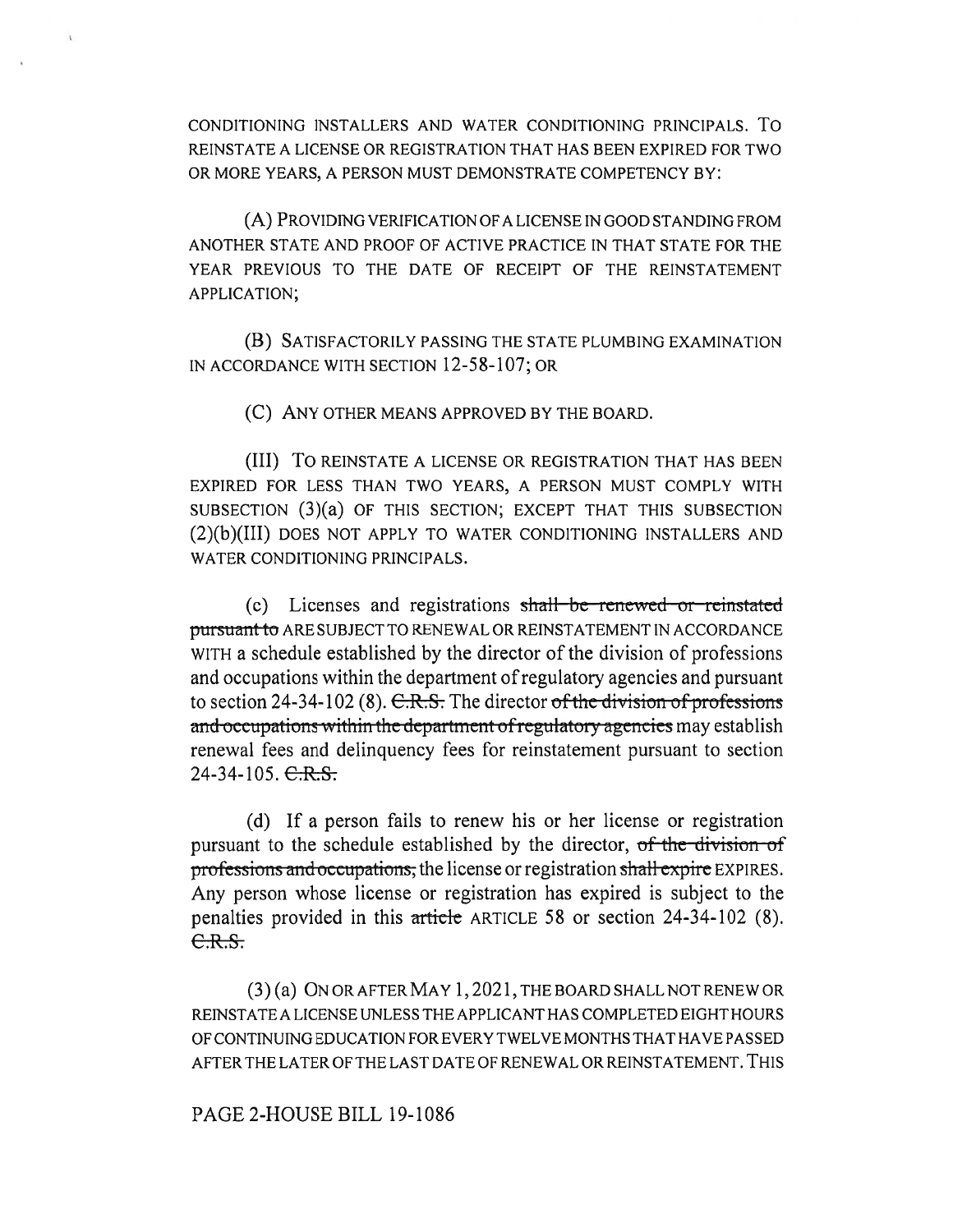SUBSECTION (3)(a) DOES NOT APPLY TO THE FIRST RENEWAL OR REINSTATEMENT OF A LICENSE FOR WHICH, AS A CONDITION OF ISSUANCE, THE APPLICANT SUCCESSFULLY COMPLETED A LICENSING EXAMINATION PURSUANT TO SECTION 12-58-107.

(b) ON OR BEFORE JULY 1, 2020, THE BOARD, IN COLLABORATION WITH ESTABLISHED INDUSTRY TRAINING PROGRAMS AND INDUSTRY REPRESENTATIVES, SHALL ADOPT RULES ESTABLISHING CONTINUING EDUCATION REQUIREMENTS AND STANDARDS. THE REQUIREMENTS AND STANDARDS MUST INCLUDE COURSE WORK RELATED TO THE CODE, INCLUDING CORE COMPETENCIES, AS DETERMINED BY THE BOARD. THE BOARD MAY COUNT A LICENSED PLUMBER'S ENROLLMENT IN A COURSE DESIGNED TO HELP THE PLUMBER ATTAIN NATIONALLY RECOGNIZED PLUMBING AND BUILDING INSPECTION CERTIFICATIONS TOWARDS THE PLUMBER'S CONTINUING EDUCATION REQUIREMENTS. A RENEWAL OR REINSTATEMENT LICENSE APPLICANT MUST FURNISH, OR CAUSE TO BE FURNISHED, TO THE BOARD, IN A FORM AND MANNER DETERMINED BY THE BOARD, DOCUMENTATION DEMONSTRATING COMPLIANCE WITH THIS SUBSECTION (3) AND RULES PROMULGATED TO IMPLEMENT THIS SUBSECTION (3).

(c) To ENSURE CONSUMER PROTECTION, THE BOARD'S RULES MAY INCLUDE AUDIT STANDARDS FOR LICENSEE COMPLIANCE WITH CONTINUING EDUCATION REQUIREMENTS AND REQUIREMENTS PERTAINING TO THE TESTING OF LICENSEES BY THE CONTINUING EDUCATION VENDOR.

**SECTION 2.** In Colorado Revised Statutes, 12-58-114.5, **add** (10) as follows:

**12-58-114.5. Inspection - application - standards.** (10) (a) AN INSPECTOR PERFORMING AN INSPECTION FOR THE STATE, AN INCORPORATED TOWN OR CITY, COUNTY, CITY AND COUNTY, OR QUALIFIED STATE INSTITUTION OF HIGHER EDUCATION, REFERRED TO IN THIS SUBSECTION (10) AS AN "INSPECTING ENTITY", SHALL VERIFY COMPLIANCE WITH THIS ARTICLE 58.

(b) (I) INSPECTIONS PERFORMED BY AN INSPECTING ENTITY MUST INCLUDE, FOR EACH PROJECT, A CONTEMPORANEOUS REVIEW TO ENSURE COMPLIANCE WITH SECTIONS 12-58-105 AND 12-58-117. A CONTEMPORANEOUS REVIEW MAY INCLUDE A FULL OR PARTIAL REVIEW OF

PAGE 3-HOUSE BILL 19-1086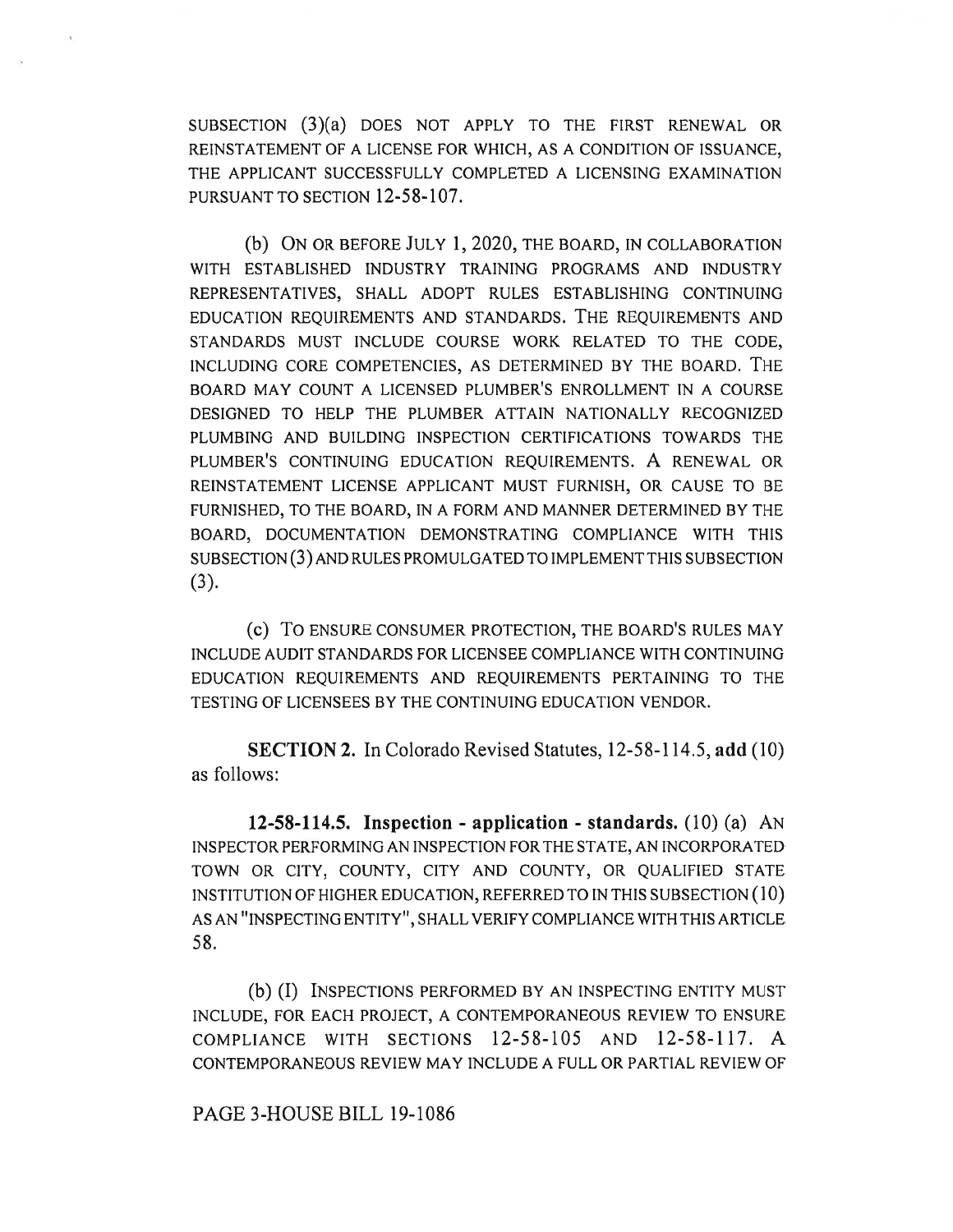## THE PLUMBERS AND APPRENTICES WORKING AT A JOB SITE BEING INSPECTED.

(II) To ENSURE THAT ENFORCEMENT IS CONSISTENT, TIMELY, AND EFFICIENT, EACH INSPECTING ENTITY EMPLOYING INSPECTORS SHALL DEVELOP STANDARD PROCEDURES TO ADVISE ITS INSPECTORS ON HOW TO CONDUCT A CONTEMPORANEOUS REVIEW. ANINSPECTING ENTITY'S STANDARD PROCEDURES NEED NOT REQUIRE A CONTEMPORANEOUS REVIEW FOR EACH INSPECTION OF A PROJECT, BUT THE PROCEDURES MUST PRESERVE AN INSPECTOR'S ABILITY TO VERIFY COMPLIANCE WITH SECTIONS 12-58-105 AND 12-58-117 AT ANY TIME. EACH INSPECTING ENTITY'S PROCEDURES MUST INCLUDE PROVISIONS THAT ALLOW FOR INSPECTORS TO CONDUCT OCCASIONAL, RANDOM, ON-SITE INSPECTIONS WHILE ACTUAL PLUMBING WORK IS BEING CONDUCTED, WITH A FOCUS ON LARGE COMMERCIAL AND MULTI-FAMILY RESIDENTIAL PROJECTS PERMITTED BY THE INSPECTING ENTITY. EACH INSPECTING ENTITY SUBJECT TO THIS SUBSECTION (10)(b)(II), INCLUDING THE STATE, SHALL POST ITS CURRENT PROCEDURES REGARDING CONTEMPORANEOUS REVIEWS IN A PROMINENT LOCATION ON ITS PUBLIC WEBSITE AND PROVIDE THE DIRECTOR OF THE DIVISION OF PROFESSIONS AND OCCUPATIONS WITH A LINK TO THE WEB PAGE ON WHICH THE PROCEDURES HAVE BEEN POSTED OR, IF AN INSPECTING ENTITY DOES NOT HAVE A WEBSITE, PROVIDE ITS CURRENT PROCEDURES TO THE DIRECTOR FOR POSTING ON THE BOARD'S WEBSITE.

(III) AN INSPECTOR MAY FILE A COMPLAINT WITH THE BOARD FOR ANY VIOLATION OF THIS ARTICLE 58.

(C) THE BOARD SHALL ENSURE COMPLIANCE WITH THIS SECTION. IF THE BOARD DETERMINES, AS A RESULT OF A FORMAL COMPLAINT, THAT AN INSPECTING ENTITY IS CONDUCTING PLUMBING INSPECTIONS THAT DO NOT COMPLY WITH THIS SECTION, THE BOARD MAY ISSUE TO THE INSPECTING ENTITY AN ORDER TO SHOW CAUSE, IN ACCORDANCE WITH SECTION 12-58-104 (1)(m), AS TO WHY THE BOARD SHOULD NOT ISSUE A FINAL ORDER DIRECTING THE INSPECTING ENTITY TO CEASE AND DESIST CONDUCTING PLUMBING INSPECTIONS UNTIL THE INSPECTING ENTITY COMES INTO COMPLIANCE TO THE SATISFACTION OF THE BOARD. IF THE USE OF STATE PLUMBING INSPECTORS IS REQUIRED AFTER THE ISSUANCE OF A FINAL CEASE-AND-DESIST ORDER PURSUANT TO THIS SUBSECTION (10)(C), THE INSPECTING ENTITY SHALL REIMBURSE THE BOARD FOR ANY EXPENSES INCURRED IN PERFORMING THE INSPECTING ENTITY'S INSPECTIONS, IN ADDITION TO TRANSMITTING THE REQUIRED PERMIT FEES.

PAGE 4-HOUSE BILL 19-1086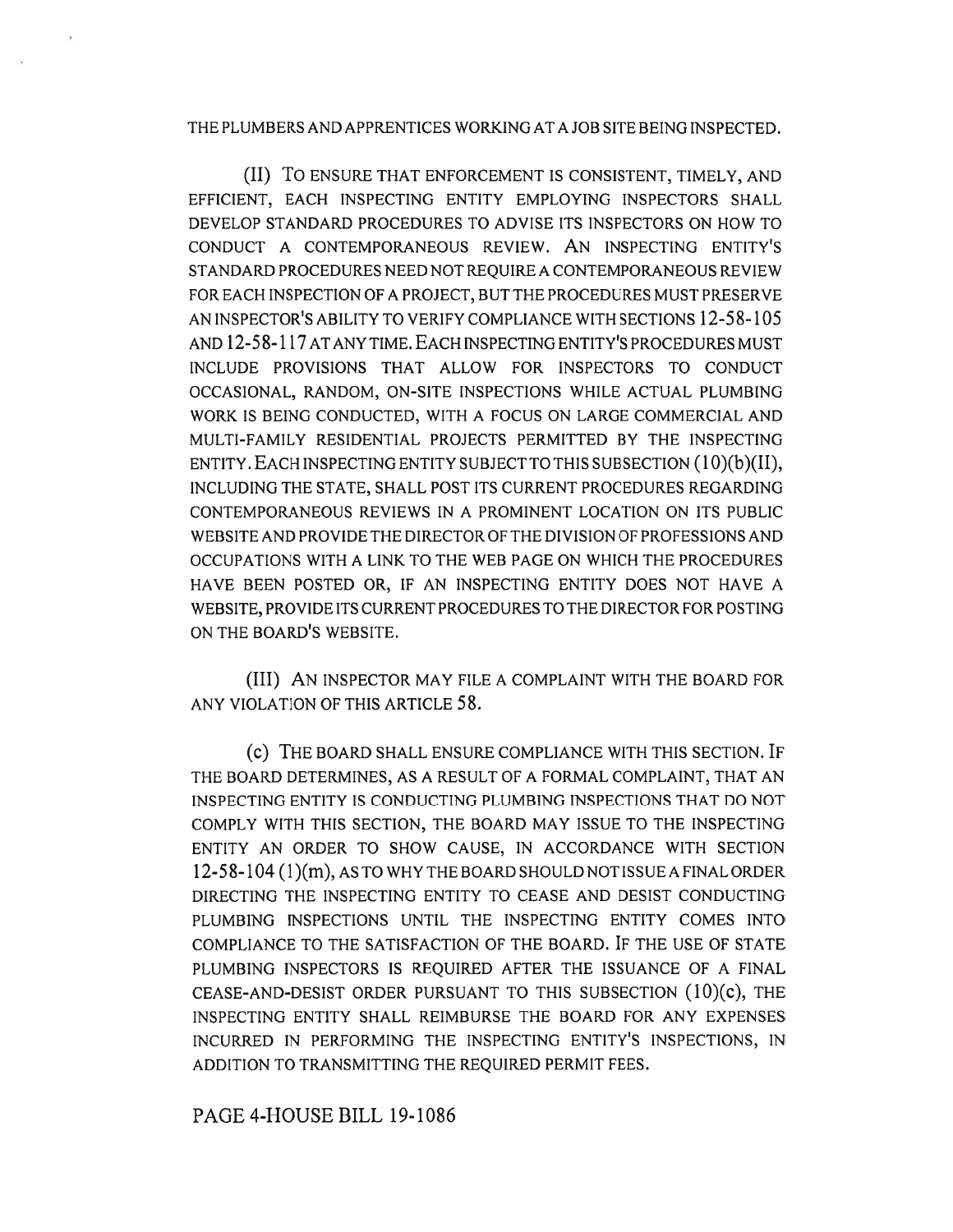**SECTION 3.** In Colorado Revised Statutes, 12-155-112, **amend as relocated by House Bill 19-1172** (2); and **add** (3) as follows:

**12-155-112. License renewal - fees - reinstatement - rules.**  (2) (a) Licenses and registrations issued pursuant to this article 155 are subject to the renewal, expiration, reinstatement, and delinquency fee provisions specified in section 12-20-202 (1) and (2). Any person whose license or registration has expired is subject to the penalties provided in this article 155 or section 12-20-202 (1).

(b) THIS SUBSECTION (2)(b) DOES NOT APPLY TO WATER CONDITIONING INSTALLERS AND WATER CONDITIONING PRINCIPALS. To REINSTATE A LICENSE OR REGISTRATION THAT HAS BEEN EXPIRED FOR TWO OR MORE YEARS, A PERSON MUST DEMONSTRATE COMPETENCY BY:

(I) PROVIDING VERIFICATION OF A LICENSE IN GOOD STANDING FROM ANOTHER STATE AND PROOF OF ACTIVE PRACTICE IN THAT STATE FOR THE YEAR PREVIOUS TO THE DATE OF RECEIPT OF THE REINSTATEMENT APPLICATION;

(II) SATISFACTORILY PASSING THE STATE PLUMBING EXAMINATION IN ACCORDANCE WITH SECTION 12-58-107; OR

(III) ANY OTHER MEANS APPROVED BY THE BOARD.

(c) To REINSTATE A LICENSE OR REGISTRATION THAT HAS BEEN EXPIRED FOR LESS THAN TWO YEARS, A PERSON MUST COMPLY WITH SUBSECTION  $(3)(a)$  OF THIS SECTION; EXCEPT THAT THIS SUBSECTION  $(2)(c)$ DOES NOT APPLY TO WATER CONDITIONING INSTALLERS AND WATER CONDITIONING PRINCIPALS.

(3) (a) ON OR AFTER MAY 1, 2021, THE BOARD SHALL NOT RENEW OR REINSTATE A LICENSE UNLESS THE APPLICANT HAS COMPLETED EIGHT HOURS OF CONTINUING EDUCATION FOR EVERY TWELVE MONTHS TILT HAVE PASSED AFTER THE LATER OF THE LAST DATE OF RENEWAL OR REINSTATEMENT. THIS SUBSECTION (3)(a) DOES NOT APPLY TO THE FIRST RENEWAL OR REINSTATEMENT OF A LICENSE FOR WHICH, AS A CONDITION OF ISSUANCE, THE APPLICANT SUCCESSFULLY COMPLETED A LICENSING EXAMINATION PURSUANT TO SECTION 12-155-110.

## PAGE 5-HOUSE BILL 19-1086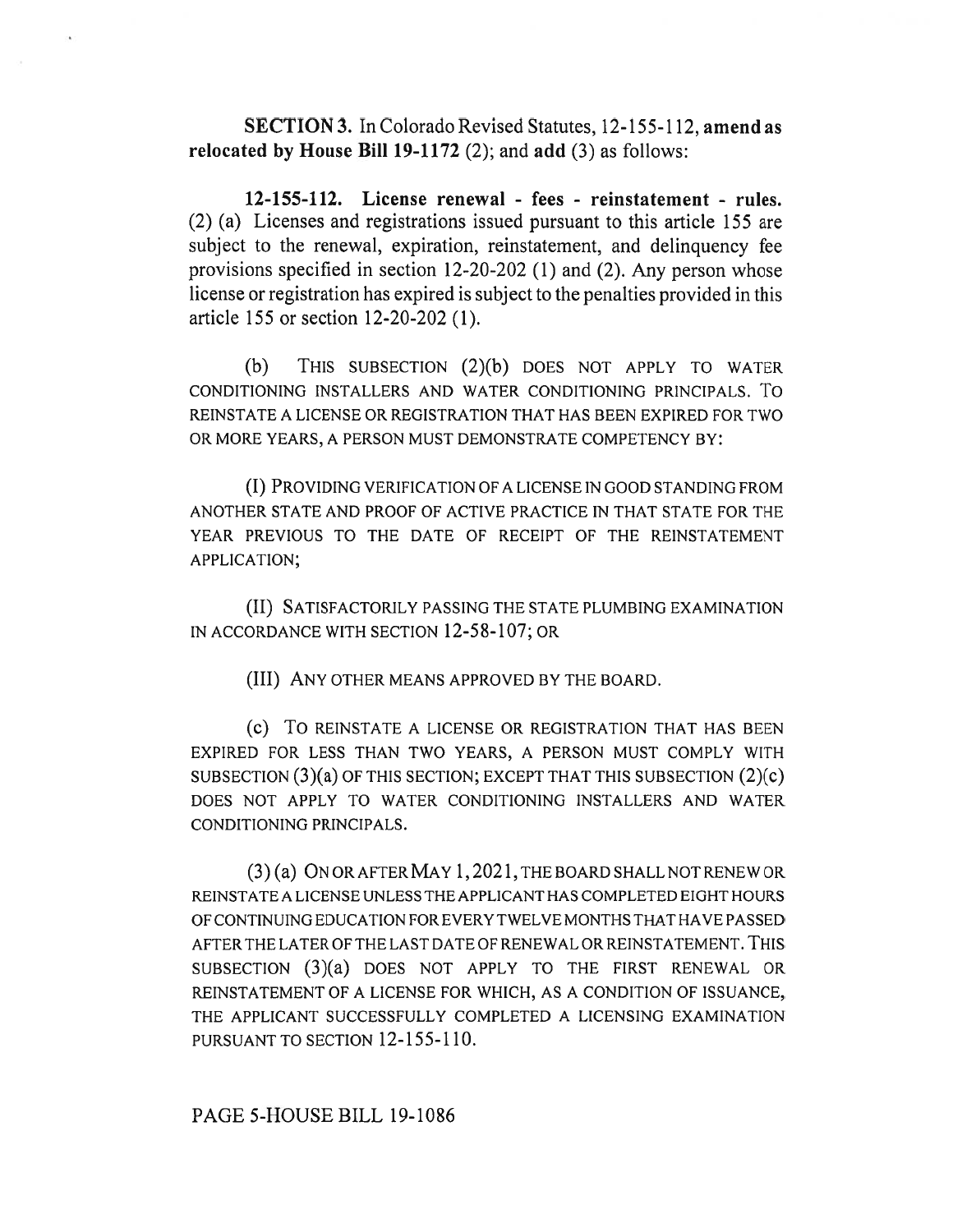(b) ON OR BEFORE JULY 1, 2020, THE BOARD, IN COLLABORATION WITH ESTABLISHED INDUSTRY TRAINING PROGRAMS AND INDUSTRY REPRESENTATIVES, SHALL ADOPT RULES ESTABLISHING CONTINUING EDUCATION REQUIREMENTS AND STANDARDS. THE REQUIREMENTS AND STANDARDS MUST INCLUDE COURSE WORK RELATED TO THE CODE, INCLUDING CORE COMPETENCIES, AS DETERMINED BY THE BOARD. THE BOARD MAY COUNT A LICENSED PLUMBER'S ENROLLMENT IN A COURSE DESIGNED TO HELP THE PLUMBER ATTAIN NATIONALLY RECOGNIZED PLUMBING AND BUILDING INSPECTION CERTIFICATIONS TOWARDS THE PLUMBER'S CONTINUING EDUCATION REQUIREMENTS. A RENEWAL OR REINSTATEMENT LICENSE APPLICANT MUST FURNISH, OR CAUSE TO BE FURNISHED, TO THE BOARD, IN A FORM AND MANNER DETERMINED BY THE BOARD, DOCUMENTATION DEMONSTRATING COMPLIANCE WITH THIS SUBSECTION (3) AND RULES PROMULGATED TO IMPLEMENT THIS SUBSECTION (3).

(e) To ENSURE CONSUMER PROTECTION, THE BOARD'S RULES MAY INCLUDE AUDIT STANDARDS FOR LICENSEE COMPLIANCE WITH CONTINUING EDUCATION REQUIREMENTS AND REQUIREMENTS PERTAINING TO THE TESTING OF LICENSEES BY THE CONTINUING EDUCATION VENDOR.

**SECTION 4.** In Colorado Revised Statutes, 12-155-120, **add as relocated by House Bill 19-1172** (10) as follows:

**12-155-120. Inspection - application - standards.** (10) (a) AN INSPECTOR PERFORMING AN INSPECTION FOR THE STATE, AN INCORPORATED TOWN OR CITY, COUNTY, CITY AND COUNTY, OR QUALIFIED STATE INSTITUTION OF HIGHER EDUCATION, REFERRED TO IN THIS SUBSECTION (10) AS AN "INSPECTING ENTITY", SHALL VERIFY COMPLIANCE WITH THIS ARTICLE 155.

(b) (I) INSPECTIONS PERFORMED BY AN INSPECTING ENTITY MUST INCLUDE, FOR EACH PROJECT, A CONTEMPORANEOUS REVIEW TO ENSURE COMPLIANCE WITH SECTIONS 12-155-108 AND 12-155-124. A CONTEMPORANEOUS REVIEW MAY INCLUDE A FULL OR PARTIAL REVIEW OF THE PLUMBERS AND APPRENTICES WORKING AT A JOB SITE BEING INSPECTED.

(II) To ENSURE THAT ENFORCEMENT IS CONSISTENT, TIMELY, AND EFFICIENT, EACH INSPECTING ENTITY EMPLOYING INSPECTORS SHALL DEVELOP STANDARD PROCEDURES TO ADVISE ITS INSPECTORS ON HOW TO

PAGE 6-HOUSE BILL 19-1086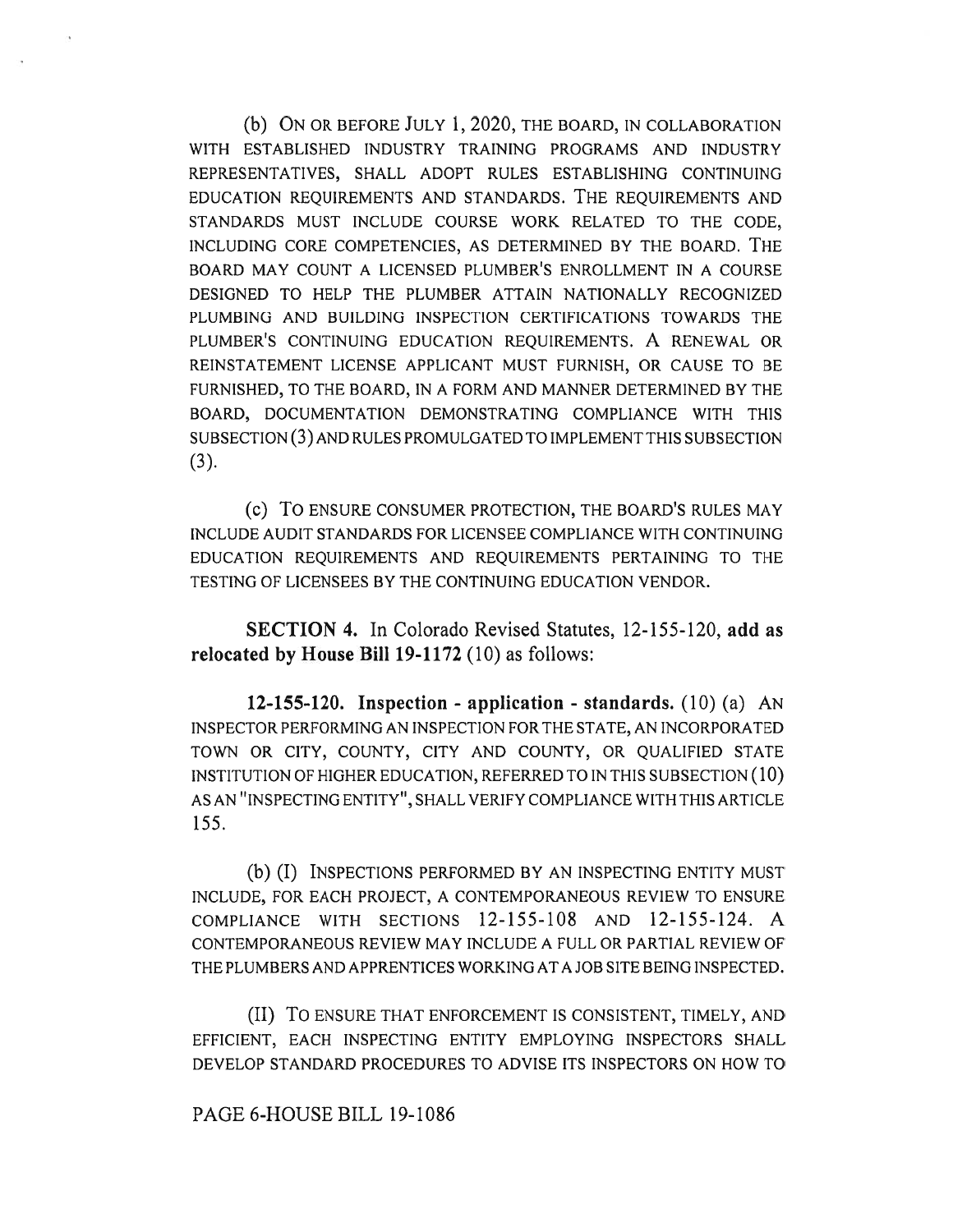CONDUCT A CONTEMPORANEOUS REVIEW. ANINSPECTING ENTITY'S STANDARD PROCEDURES NEED NOT REQUIRE A CONTEMPORANEOUS REVIEW FOR EACH INSPECTION OF A PROJECT, BUT THE PROCEDURES MUST PRESERVE AN INSPECTOR'S ABILITY TO VERIFY COMPLIANCE WITH SECTIONS 12-155-108 AND 12-155-124 AT ANY TIME. EACH INSPECTING ENTITY'S PROCEDURES MUST INCLUDE PROVISIONS THAT ALLOW FOR INSPECTORS TO CONDUCT OCCASIONAL, RANDOM, ON-SITE INSPECTIONS WHILE ACTUAL PLUMBING WORK IS BEING CONDUCTED, WITH A FOCUS ON LARGE COMMERCIAL AND MULTI-FAMILY RESIDENTIAL PROJECTS PERMITTED BY THE INSPECTING ENTITY. EACH INSPECTING ENTITY SUBJECT TO THIS SUBSECTION (10)(b)(II), INCLUDING THE STATE, SHALL POST ITS CURRENT PROCEDURES REGARDING CONTEMPORANEOUS REVIEWS IN A PROMINENT LOCATION ON ITS PUBLIC WEBSITE AND PROVIDE THE DIRECTOR WITH A LINK TO THE WEB PAGE ON WHICH THE PROCEDURES HAVE BEEN POSTED OR, IF AN INSPECTING ENTITY DOES NOT HAVE A WEBSITE, PROVIDE ITS CURRENT PROCEDURES TO THE DIRECTOR FOR POSTING ON THE BOARD'S WEBSITE.

(III) AN INSPECTOR MAY FILE A COMPLAINT WITH THE BOARD FOR ANY VIOLATION OF THIS ARTICLE 155.

(c) THE BOARD SHALL ENSURE COMPLIANCE WITH THIS SECTION. IF THE BOARD DETERMINES, AS A RESULT OF A FORMAL COMPLAINT, THAT AN INSPECTING ENTITY IS CONDUCTING PLUMBING INSPECTIONS THAT DO NOT COMPLY WITH THIS SECTION, THE BOARD MAY ISSUE TO THE INSPECTING ENTITY AN ORDER TO SHOW CAUSE, IN ACCORDANCE WITH SECTION  $12-155-105$  (1)(m), AS TO WHY THE BOARD SHOULD NOT ISSUE A FINAL ORDER DIRECTING THE INSPECTING ENTITY TO CEASE AND DESIST CONDUCTING PLUMBING INSPECTIONS UNTIL THE INSPECTING ENTITY COMES INTO COMPLIANCE TO THE SATISFACTION OF THE BOARD. IF THE USE OF STATE PLUMBING INSPECTORS IS REQUIRED AFTER THE ISSUANCE OF A FINAL CEASE-AND-DESIST ORDER PURSUANT TO THIS SUBSECTION (10)(C), THE INSPECTING ENTITY SHALL REIMBURSE THE BOARD FOR ANY EXPENSES INCURRED IN PERFORMING THE INSPECTING ENTITY'S INSPECTIONS, IN ADDITION TO TRANSMITTING THE REQUIRED PERMIT FEES.

**SECTION 5. Act subject to petition - effective date.** (1) Except as otherwise provided in subsection (2) of this section, this act takes effect January 1, 2020; except that, if a referendum petition is filed pursuant to section 1 (3) of article V of the state constitution against this act or an item, section, or part of this act within the ninety-day period after final

PAGE 7-HOUSE BILL 19-1086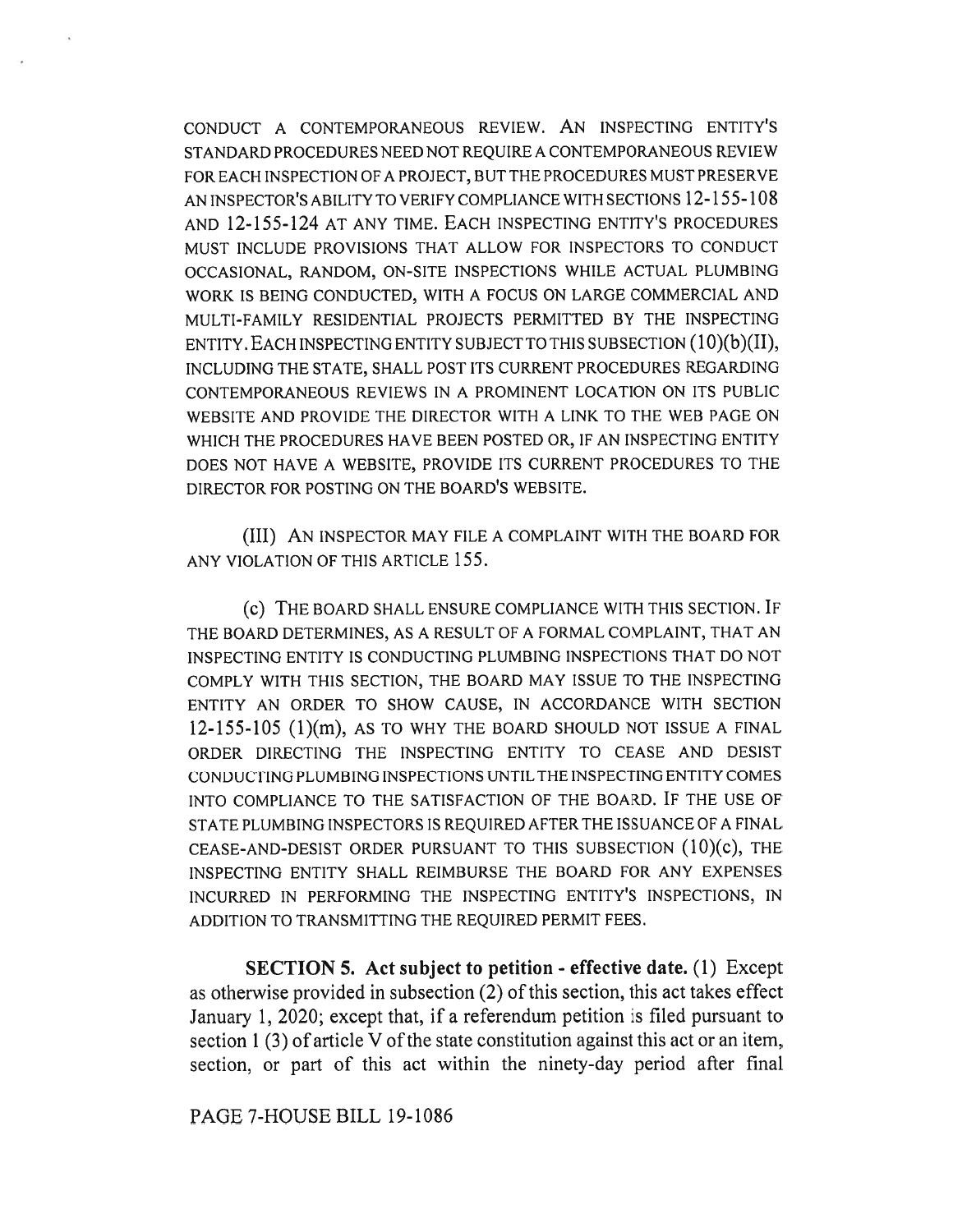adjournment of the general assembly, then the act, item, section, or part will not take effect unless approved by the people at the general election to be held in November 2020 and, in such case, will take effect on the date of the official declaration of the vote thereon by the governor.

 $\bar{\Lambda}$ 

(2) (a) Sections 1 and 2 of this act take effect only if House Bill 19-1172 does not become law.

## PAGE 8-HOUSE BILL 19-1086